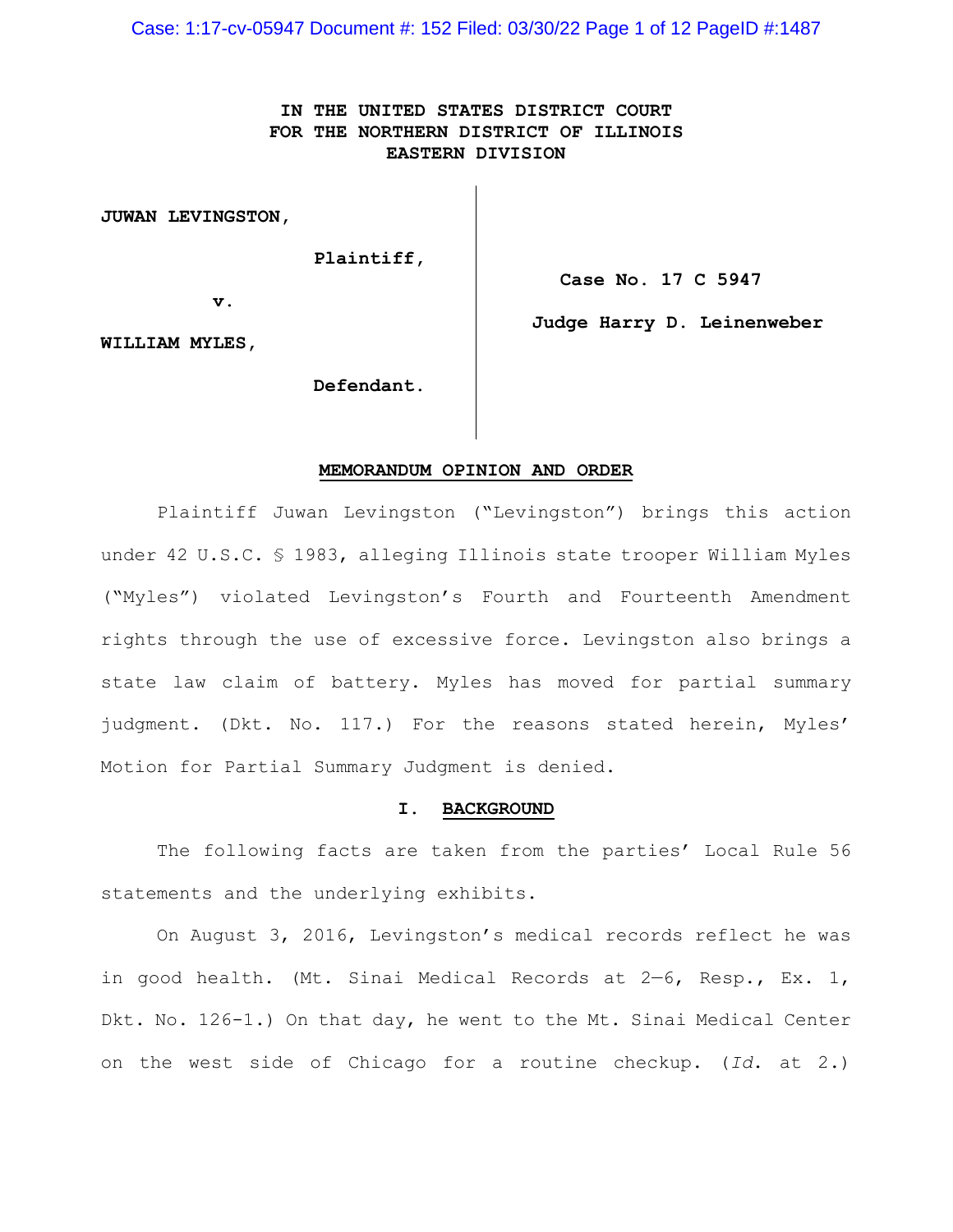# Case: 1:17-cv-05947 Document #: 152 Filed: 03/30/22 Page 2 of 12 PageID #:1488

Levingston's medical records show that he was completely normal and had no complaints. (*Id*. at 2—5).

On August 19, 2016, Myles, was on patrol when he observed a car speeding and driving erratically. (Pl.'s Resp. to Def.'s Stmt. of Facts ("PSOF")  $\mathbb{II}$  1-2, Dkt. No. 133.) Myles pulled the car over and identified Levingston as the driver. (*Id*. ¶ 4). Myles observed that Levingston had bloodshot eyes and smelled of alcohol. (*Id*.) Myles asked Levingston to step out of his vehicle and performed a field sobriety test. (*Id*. ¶ 6.) Levingston was then arrested for driving under the influence. (*Id*. ¶ 9.) Myles and Levingston arrived at a Chicago Police Station at around 12:13 A.M. (*Id*. ¶ 10). Upon arrival, Myles escorted Levingston into a windowless, camera-less, room containing a breathalyzer machine. (*Id*. ¶ 11.) Levingston refused to submit to a breathalyzer test. (*Id*. ¶ 14.)

At this point, the parties' statements of facts diverge. Levingston alleges that, shortly after he entered the room, Myles beat him. (*Id*. ¶ 15.) Specifically, Levingston alleges that Myles punched him in the face, slammed his head on the desk, then kneed him in the back with great force. (*Id*.) Myles alleges that he never struck Plaintiff in any way. (*Id*. ¶ 16.) The parties also dispute if and when Levingston was taken to lockup after his interaction with Myles in the station. (*Id*. ¶ 17; Def.'s Resp. to Pl. Stmt. of Facts ("DSOF") ¶2, Dkt. No. 145.) After Levingston was transferred to the

 $- 2 -$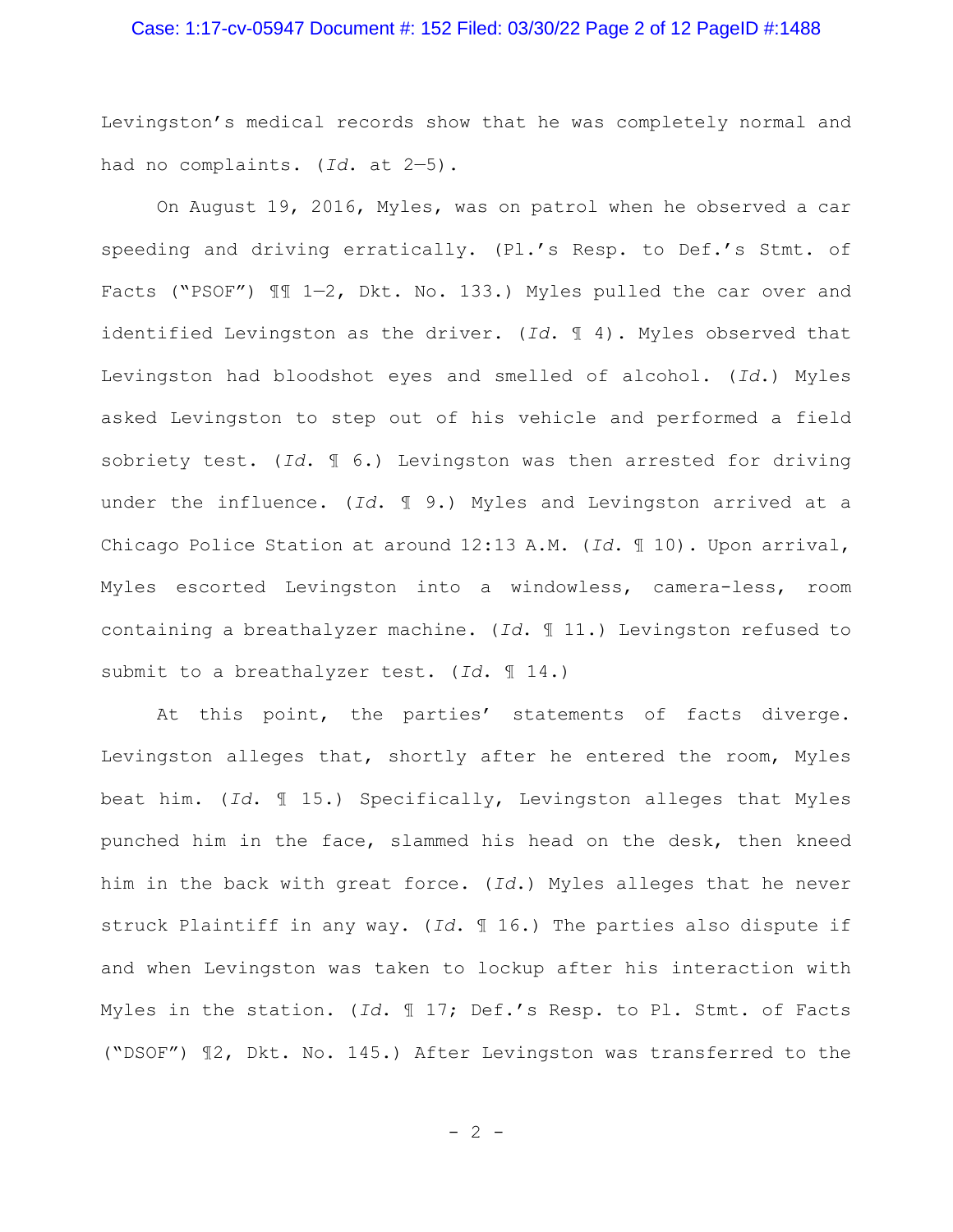# Case: 1:17-cv-05947 Document #: 152 Filed: 03/30/22 Page 3 of 12 PageID #:1489

custody of the Chicago Police Department, Levingston and Myles had no further interaction. (PSOF ¶ 18.)

Shortly after Levingston's encounter with Myles, Levingston was found lying on the floor of his cell and taken to the Roseland Community Hospital emergency room. (*Id*. ¶¶ 19—22.) At the hospital Levingston was treated by Dr. Ahmad Shaher. (*Id*. ¶¶ 24—26, 32—36.) Dr. Shaher treated him for alcohol intoxication. (*Id*. at ¶¶ 24—26.) At Dr. Shaher's deposition, he testified that Levingston was also exhibiting signs of neurological weakness that could have been caused by a concussion. (DSOF ¶ 5.) Dr. Shaher never diagnosed Levingston with a concussion. (Dr. Shaher Dep. 93:4—97:12, Def.'s Stmt. of Facts, Ex. 4, Dkt. No. 119-4). Further, Dr. Shaher did not order a CT scan or MRI because he did not believe Levingston had an injury that would warrant such a test. (PSOF ¶ 29.)

Once Levingston was discharged from Roseland, he was returned to lockup in the Chicago Police Department. (*Id*. ¶ 41.) Levingston was discharged from the police station on the morning of August 20, 2016, less than twelve hours after being detained. (*Id*. ¶ 45). That same day, Levingston checked himself into the emergency room at the Rush Hospital in Oak Park. (*Id*. ¶ 46). While at Rush, Levingston informed medical personnel that he was arrested for a DUI the previous day and was assaulted by a police officer at the police station. (DSOF ¶ 18.) Levingston explained that he was experiencing

- 3 -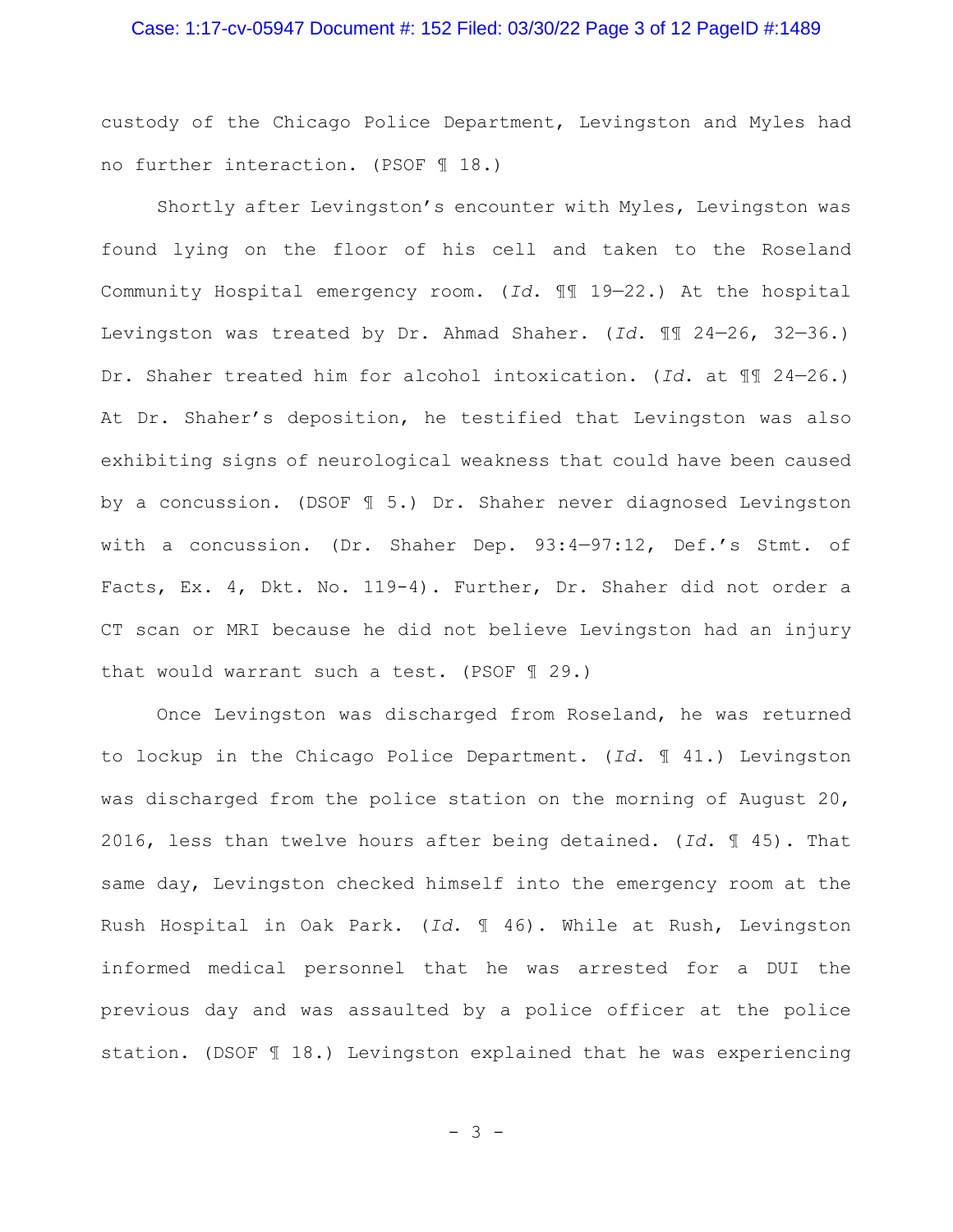#### Case: 1:17-cv-05947 Document #: 152 Filed: 03/30/22 Page 4 of 12 PageID #:1490

a headache, low back pain, and abdominal/penile pain. (Rush Medical Records at 7, Resp., Ex. 2, Dkt. No. 126-2.) He was ultimately diagnosed with a headache, concussion with loss of consciousness, lip contusion, and a traumatic hematuria after a foley catheter. (*Id*. at 10, 14.)

Levingston went back to Rush five days later, on August 25, 2016. (*Id*. at 25.) During that visit, Levingston was diagnosed with dysuria and erectile disorder. (*Id*.) On September 4, 2016, Levingston was diagnosed with right flank pain and erectile dysfunction. (*Id*. at 34.) On September 13, 2016, Rush doctors ordered a CT scan to further diagnose Levingston's complaint of right flank plain. (*Id*. at 45.) On September 15, 2016, Levingston returned to Rush, was diagnosed with generalized abdominal pain, and scheduled an MRI. (*Id*. at 46-47.)

On September 21, 2016, Levingston went to Mt. Sinai hospital and reported that he was experiencing back pain that started on or about September 7, 2016. (DSOF ¶ 25.) The medical records state that Levingston had acute low back pain with right-sided sciatica as well as erectile dysfunction. (Mt. Sinai Medical Records at 9, Resp., Ex. 1, Dkt. No. 126-1.) As a result, Levingston was referred to a physical therapist. (*Id*. at 16.) During the September 21st visit, Levingston told the doctor that the pain started after an "assault while in the street." (*Id*. at 13). In Levingston's deposition,

 $- 4 -$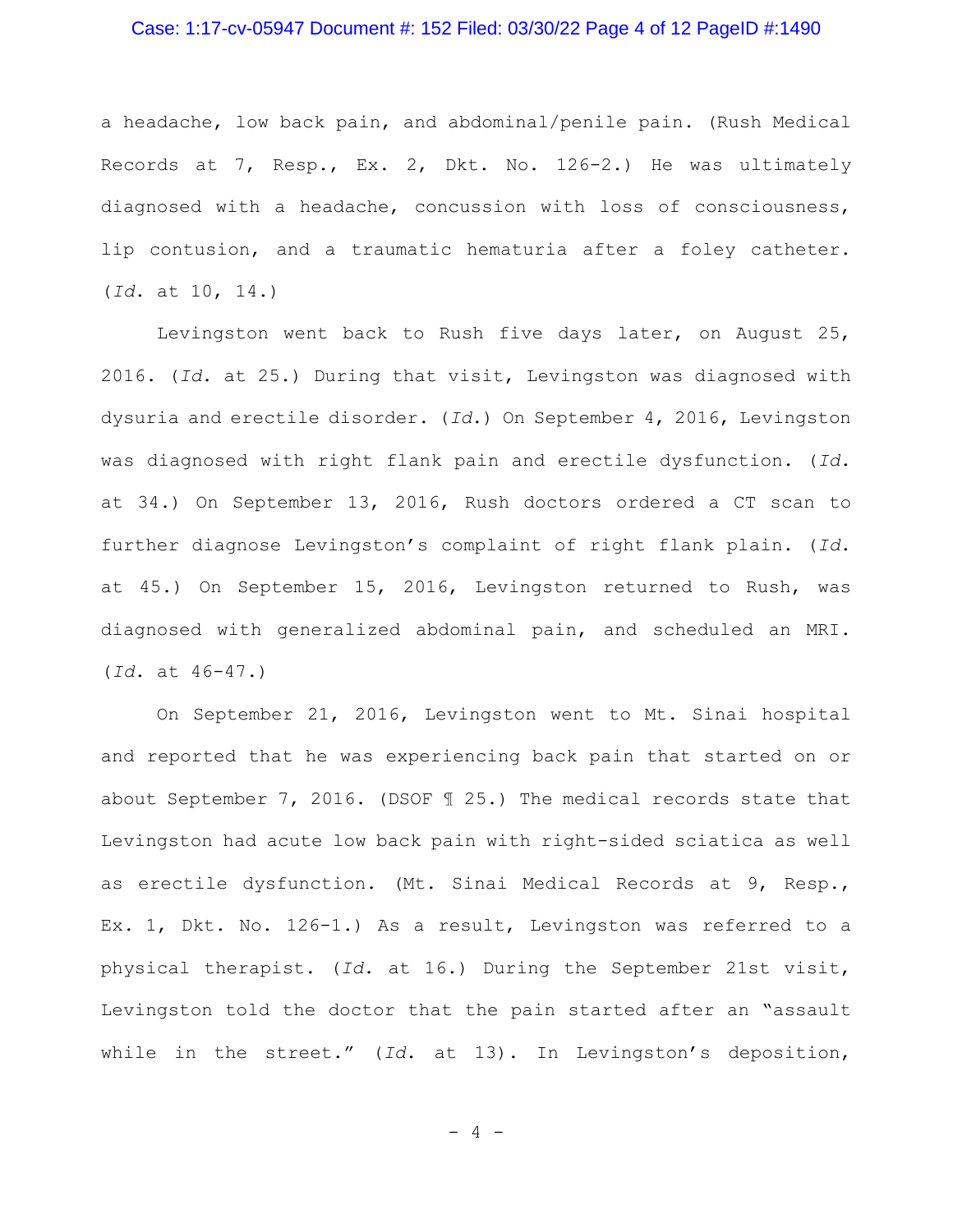## Case: 1:17-cv-05947 Document #: 152 Filed: 03/30/22 Page 5 of 12 PageID #:1491

Levingston stated that all times he was "speaking about Officer Myles." (Levingston Dep. 100:16—17, Resp., Ex. 5, Dkt. No. 124-5.). On October 5, 2016, a physical therapist evaluated Levingston. (Physical Therapist Medical Records at 1, Resp., Ex. 3, Dkt. No. 126-3.) Levingston told the physical therapist that he was pulled over, handcuffed, hit, and taken to jail. (*Id*.)

On November 1, 2016, Levingston underwent an MRI which found "lower lumbar spondylosis," "borderline/mild spinal stenosis," and "minimal grade 1 retrolisthesis." (Mt. Sinai Medical Records at 20, Resp., Ex. 1, Dkt. No. 126-1.) On November 30, 2016, Levingston went in for a further evaluation. (*Id*. at 34.) Levingston was diagnosed with having a herniated disc and he was recommended for surgery the following day. (*Id*. at 39—40.) At his November 30 appointment, Levingston told the doctor that he "got in an altercation with an officer in August 2016 and since that time he has had back pain." (*Id*. at 41.) Levingston underwent surgery the next day. (PSOF ¶ 64.).

On April 21, 2017, Levingston returned to Mt. Sinai's emergency room after a fall in the bathtub. (*Id*. ¶ 66.) On April 24, 2017, Levingston underwent two surgeries for his injuries. (*Id*. ¶ 67.) Levingston claims that these surgeries were necessitated by his interactions with Myles. (*Id*. ¶ 68.)

After these surgeries took place, Levingston filed suit against Myles, four other police officers, and the City of Chicago. (Dkt.

 $-5 -$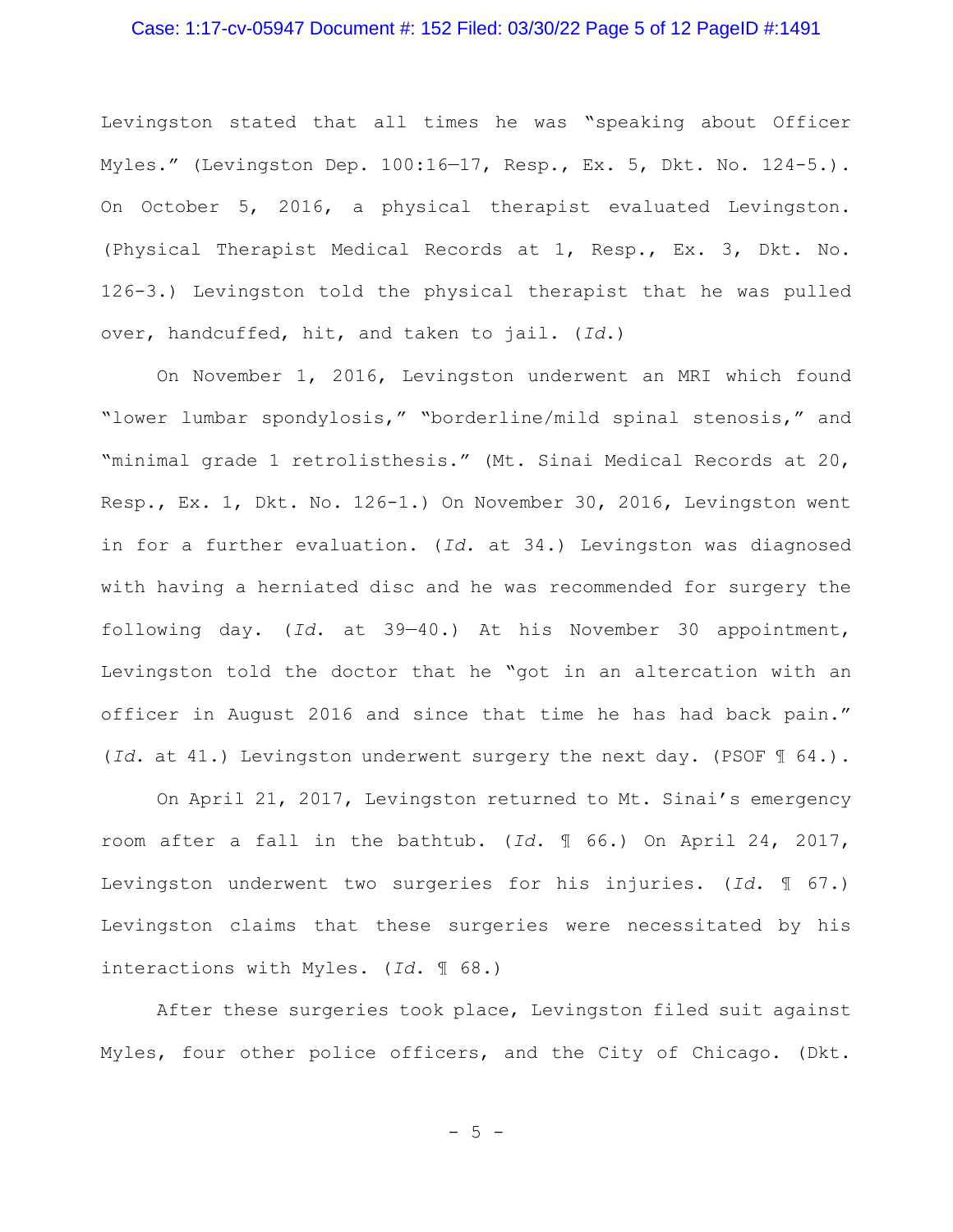No. 1.) The four individual officers and the City of Chicago have been voluntarily dismissed as defendants. (Dkt. Nos. 53, 77.)

# **II. LEGAL STANDARD**

Summary judgment is appropriate if there is "no genuine dispute of material fact and the movant is entitled to judgment as a matter of law." FED. R. CIV. P. 56(a). A dispute is genuine if a reasonable jury could return a verdict for the nonmoving party. *Carroll v. Lynch*, 698 F.3d 561, 564 (7th Cir. 2012). The relevant substantive law governs whether a fact is material. *Id*. When reviewing the record on a summary judgment motion, the Court must view the facts and draw reasonable inferences in the light most favorable to the nonmoving party. *Scott v. Harris*, 550 U.S. 372, 378 (2007). If, however, the factual record cannot support a rational trier of fact to find for the nonmoving party, summary judgment is appropriate. *Id*. at 380.

#### **III. DISCUSSION**

Myles admits that "[w]hat happened in the breathalyzer room, a windowless, camera-less room with no witnesses, is a disputed issue for the jury to decide." (Mem. at 2, Dkt. No. 118.) Instead, Myles alleges that Levingston cannot show that his back injuries and erectile dysfunction were due to the alleged beating. Myles' argument is based on two grounds. First, that Levingston offered insufficient evidence that Myles caused the injuries in question. Second that

- 6 -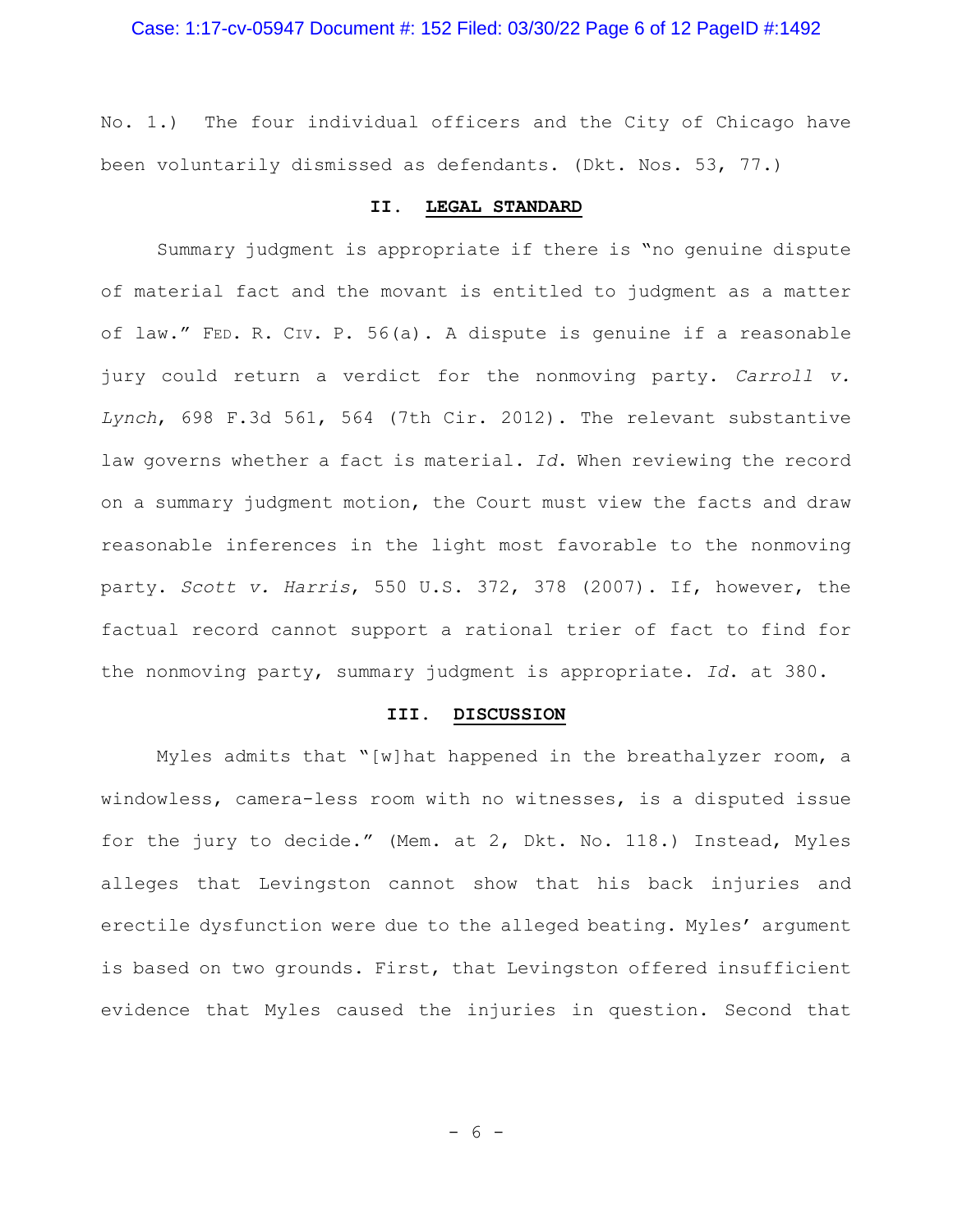# Case: 1:17-cv-05947 Document #: 152 Filed: 03/30/22 Page 7 of 12 PageID #:1493

Levingston is unable to prove causation without testimony from a medical expert.

# **A. Evidence of Causation**

Civil rights claims, like the one Levingston brings before the court, apply common law rules of tort causation. *Cyrus v. Town of Mukwonago*, 624 F.3d 856, 864–65 (7th Cir. 2010) (citing *Herzog v. Vill. of Winnetka*, 309 F.3d 1041, 1044 (7th Cir.2002)). Causation is typically a question for the jury. Summary judgment is only appropriate when there is "insufficient evidence for the jury to reach a factual conclusion without undue speculation." *Lindsey v. Orlando*, No. 16 C 1967, 2019 WL 1354430, at \*4 (N.D. Ill. Mar. 26, 2019) (citing *Shepard v. State Auto Mut. Ins. Co.*, 463 F.3d 742, 748 (7th Cir. 2006)).

Myles' argument on summary judgment is that Levingston cannot sufficiently prove that his injuries were caused by Myles. To properly assess Myles' argument, the Court assumes for the purposes of this section that the alleged beating occurred and will analyze whether any injured caused that night could have been sufficiently related to Levingston's subsequent medical issues.

On August 3, 2016, Levingston went to his doctor for a yearly checkup. He was given a clean bill of health. Levingston's interaction with Myles took place on the night of August 19 and the morning of August 20, 2016. The undisputed facts show that in the

- 7 -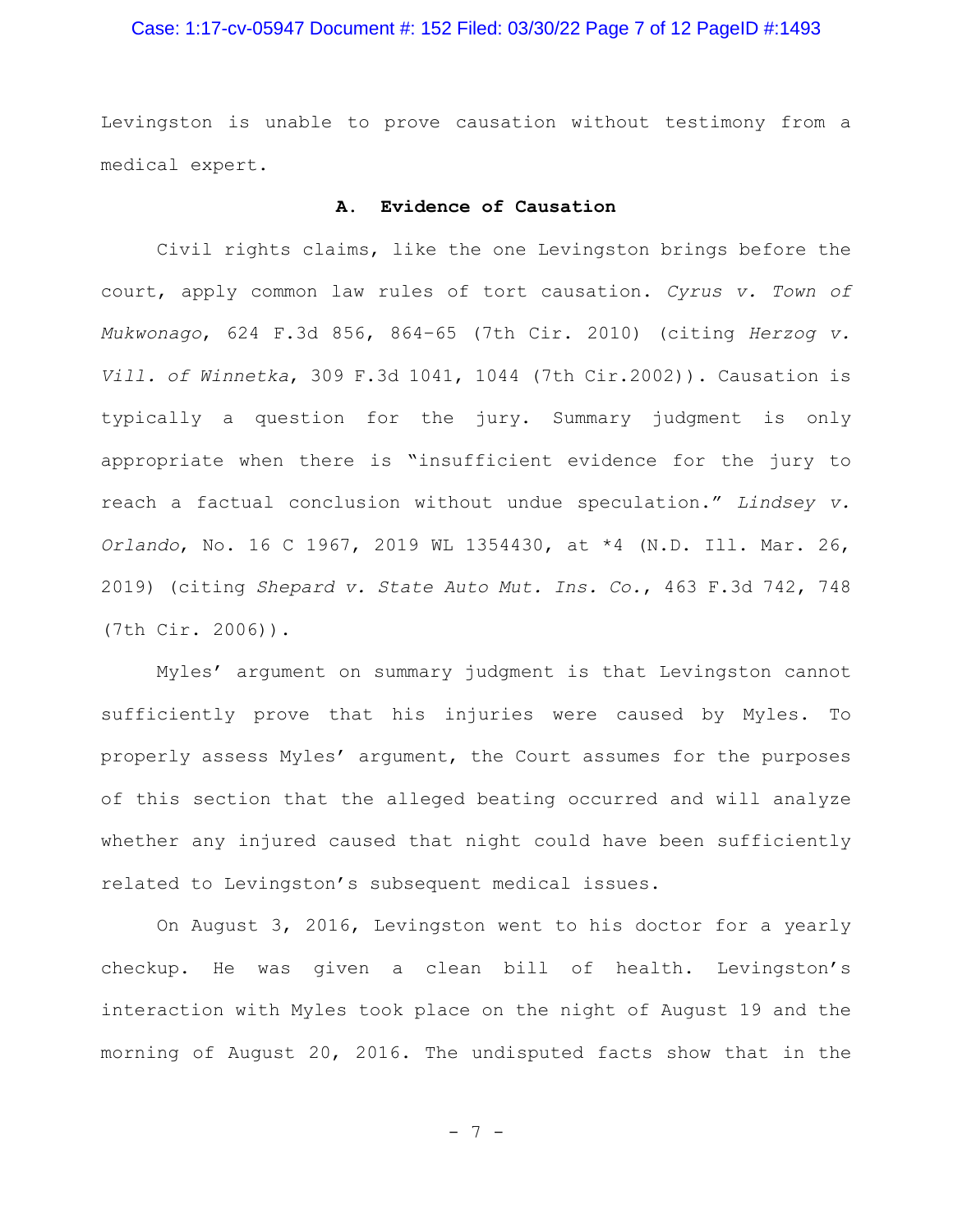#### Case: 1:17-cv-05947 Document #: 152 Filed: 03/30/22 Page 8 of 12 PageID #:1494

morning of August 20, 2016, Levingston was transported to the emergency room. His treating physician, Dr. Shaher, testified at his deposition that Levingston exhibited symptoms consistent with neurological weakness, including with concussion. Later that same day, Levingston checked himself into a different emergency room. There he was diagnosed with, among other things, a concussion and traumatic hematuria after insertion of a foley catheter. Five days later, Levingston returned to the hospital, where he was diagnosed with dysuria and erectile disorder. Then, on September 4, 2016, Levingston was diagnosed with right flank pain and erectile dysfunction.

A reasonable jury could find that Levingston was healthy in the days and weeks before he met Myles. After his encounter with Myles, he was diagnosed with a litany of health conditions, including back injuries and erectile dysfunction. Myles argues that summary judgment is appropriate because of the significant length of time between the beating and the diagnoses. In support of this proposition, Myles cites Levingston's September 21, 2016, statement to his doctor. There, Levingston said that he started experiencing back pain in early September and that it started after a hard fall. However, in Levingston's deposition, he testified that his fall was a reference to his experience with Myles. Further, on October 5,

- 8 -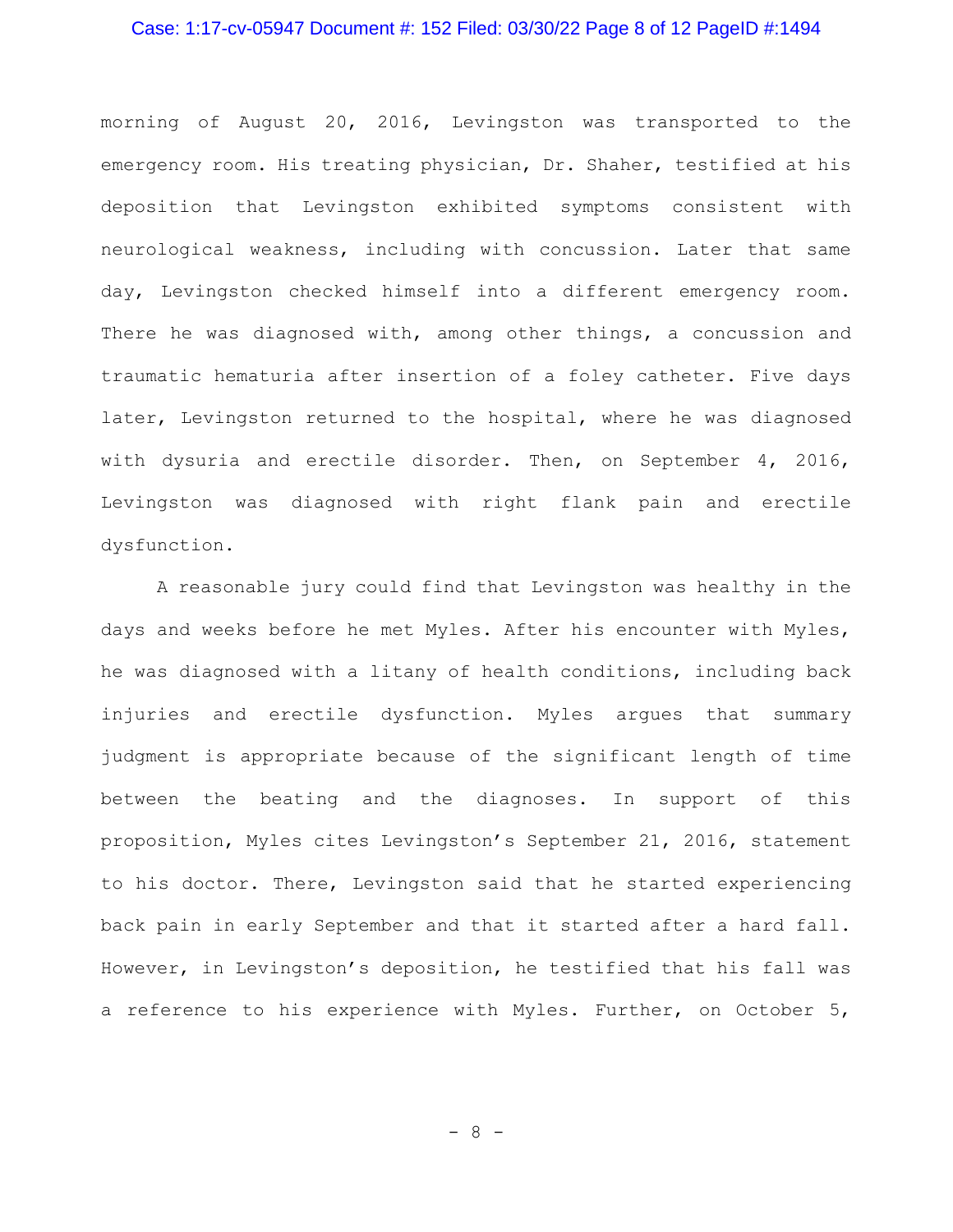# Case: 1:17-cv-05947 Document #: 152 Filed: 03/30/22 Page 9 of 12 PageID #:1495

2016, Levingston told his physical therapist that he was arrested and beaten.

Myles' argument that the gap in time between the beating and the diagnoses assumes that there is some other cause for Levingston's injuries. An alleged alternate cause would be a genuine dispute of material fact. Viewing the facts in the light most favorable to Levingston, the Court finds that a jury would not have to engage in "undue speculation" to find that Levingston's injuries were caused by Myles' beating. *See Taylor v. City of Milford*, 10 F.4th 800, 812 (7th Cir. 2021); *Godinez v. City of Chicago*, No. 16-CV-07344, 2019 WL 5597190, at \*2 (N.D. Ill. Oct. 30, 2019); *McCloughan v. City of Springfield*, 172 F.Supp. 2d 1009, 1013 (C.D. Ill. 2001) (holding that summary judgment was inappropriate when an officer alleged that plaintiff's injury came from another incident, not from the officer's conduct)).

In support of Myles' argument, he cites *Lindsey v. Orlando*, No 16 C 1967, 2019 WL 1354430, (N.D. Ill. Mar. 26, 2019). *Lindsey* is inapplicable to this case. There, Lindsey filed a § 1983 claim for damages based on an alleged false arrest. *Id*. at \*4. Specifically, Lindsey argued that due to his arrest, one of his businesses was unable to set up operations, causing him "personal losses in the form of a reduced bonus and lowered stock value." *Id*. at \*1. The court granted summary judgment for defendant on causation, holding

- 9 -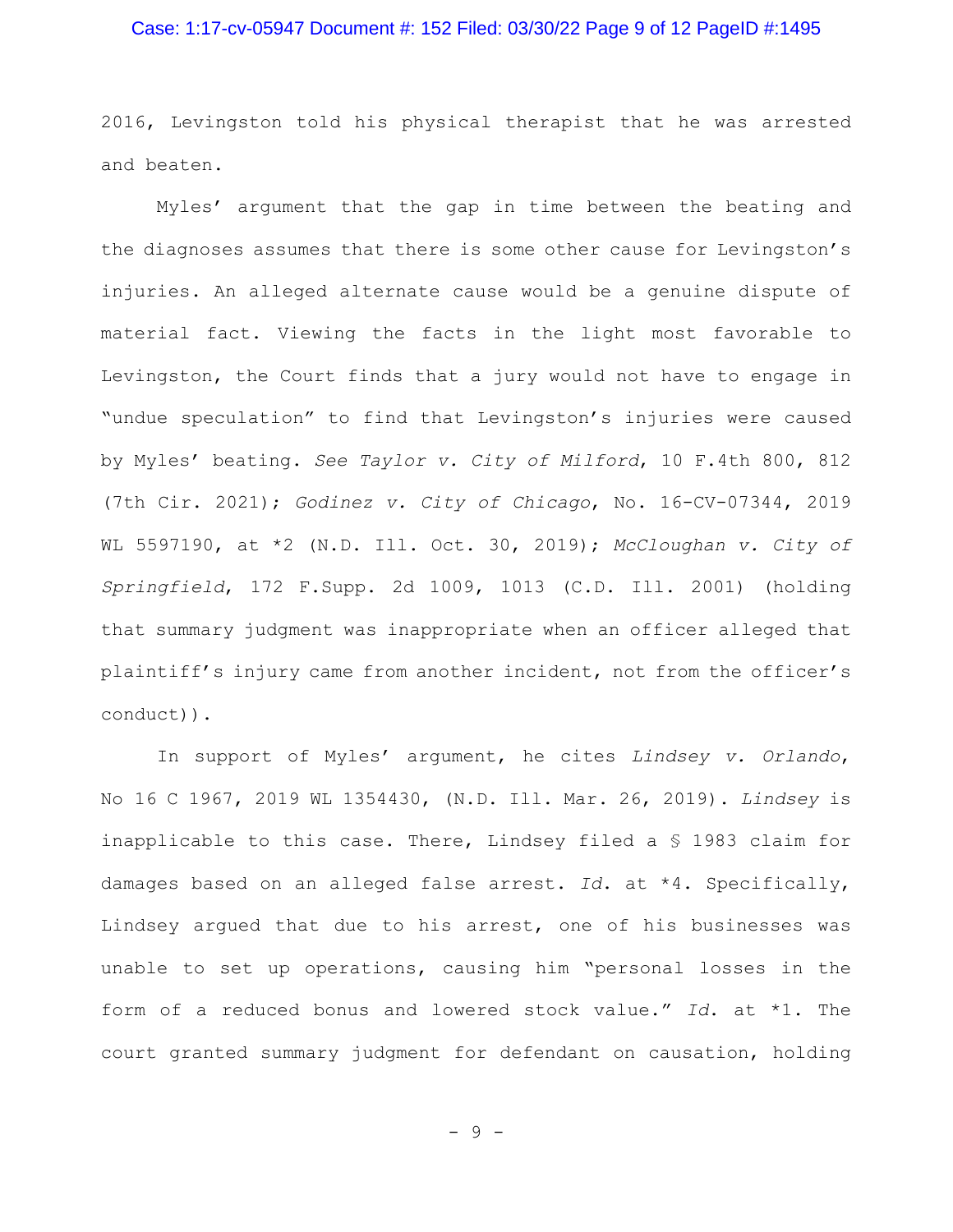## Case: 1:17-cv-05947 Document #: 152 Filed: 03/30/22 Page 10 of 12 PageID #:1496

Lindsey's claims were "plainly not foreseeable", and that Lindsey's account was "too long, too tenuous, and too unpredictable to hold Defendants accountable." *Id*. at \*6.

Here, Levingston was taken to the emergency room within hours of the alleged beating. At the emergency room, Levingston was catheterized. He continued to complain of back pain and erectile dysfunction in the days and weeks following his release from custody. Unlike in *Lindsey,* Levingston's account came within a reasonable amount of time from the interaction in question. Levingston alleges that he suffered back injuries and erectile dysfunction. These are foreseeable consequences of being kneed in the back with great force and of being catheterized. Therefore, *Lindsey's* "too long, too tenuous, and too unpredictable" standard does not apply. The Court denies summary judgment on this ground.

#### **B. Need for Expert Testimony**

Myles' next argues that Levingston cannot prove causation without expert medical testimony. Causation can be proven without expert testimony, "if all the primary facts can be accurately and intelligibly described to the jury, and if they, as men of common understanding, are as capable of comprehending the primary facts and of drawing correct conclusions from them." *Cyrus v. Town of Mukwonago*, 624 F.3d at 864 (quoting *Salem v. U.S. Lines Co.*, 370 U.S. 31, 35(1962)). In *Cyrus,* a police officer tased the plaintiff

 $- 10 -$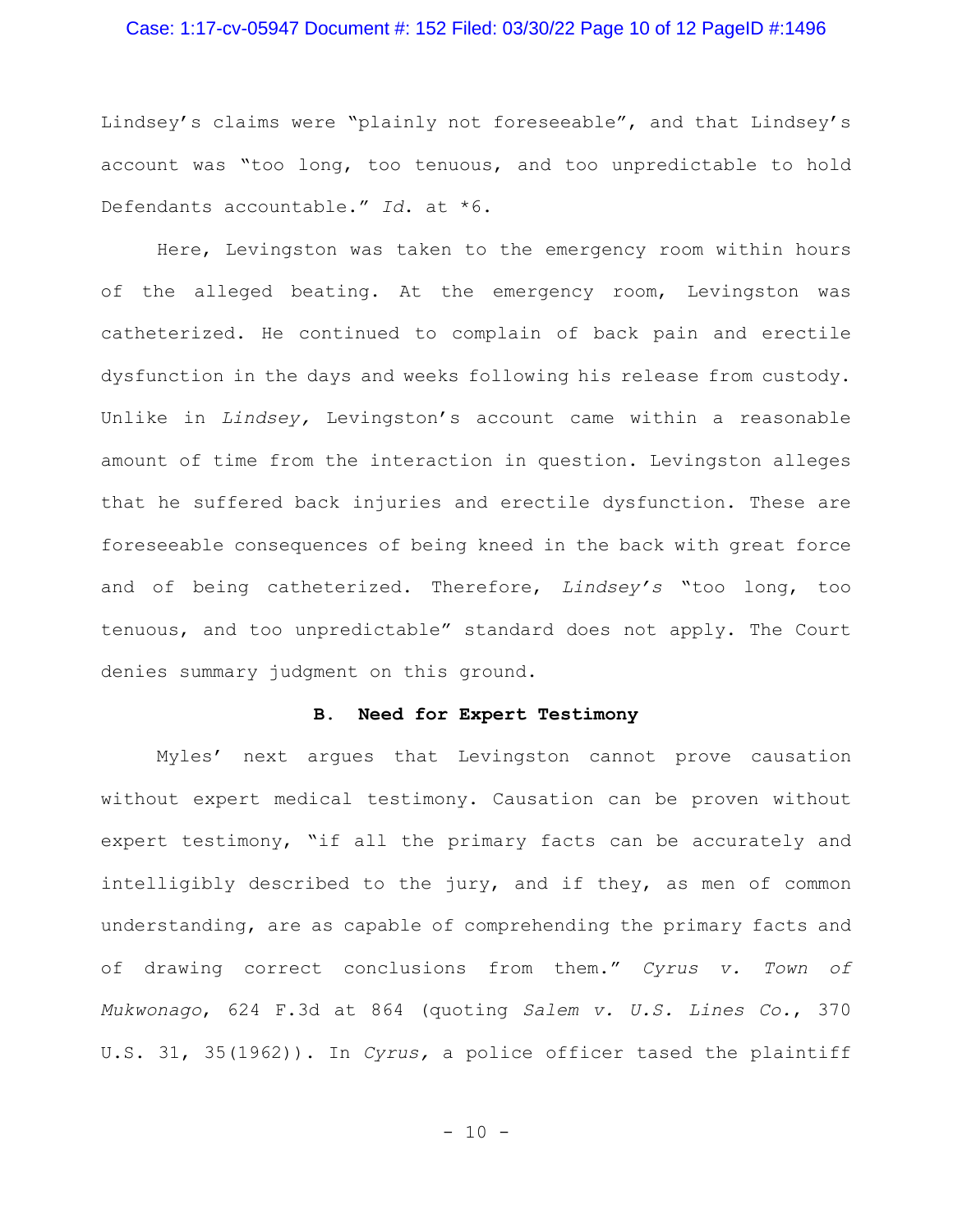# Case: 1:17-cv-05947 Document #: 152 Filed: 03/30/22 Page 11 of 12 PageID #:1497

several times, after which plaintiff died. *Id*. at 860. The district court excluded plaintiff's experts' testimony and granted summary judgment for the defendant. *Id*. at 861. On appeal, the Seventh Circuit reversed, stating that plaintiff stopped breathing shortly after being shocked with the taser, and that there was no evidence of alternate, or intervening, causes of death. *Id*. at 865. The Seventh Circuit added, "In short, although the exclusion of a significant part of the medical examiner's testimony leaves the Estate with a major gap in its case, the record is not so wholly devoid of evidence on which a jury could find causation." *Id*.

Levingston did not file any expert reports in this case. However, Levingston argues that he does provide medical evidence of causation. Levingston asserts that this evidence comes from his treating physicians, who need not file expert reports. Levingston confuses the admission of physician testimony generally with the ability of physicians to testify about causation specifically. Treating physicians may properly testify about their observations, diagnoses, and treatments. without filing an expert report. *Coleman v. American Family Mut. Ins. Co.*, 274 F.R.D. 641, 644 (N.D. Ill. 2011); *see also Blameuser v. Hasenfang*, 345 F. App'x 184, 187 (7th Cir. 2009). However, treating physicians may not opine about causation without being properly qualified as experts. *Coleman*, 274 F.R.D. at 644 ("Physicians who intend to offer testimony regarding